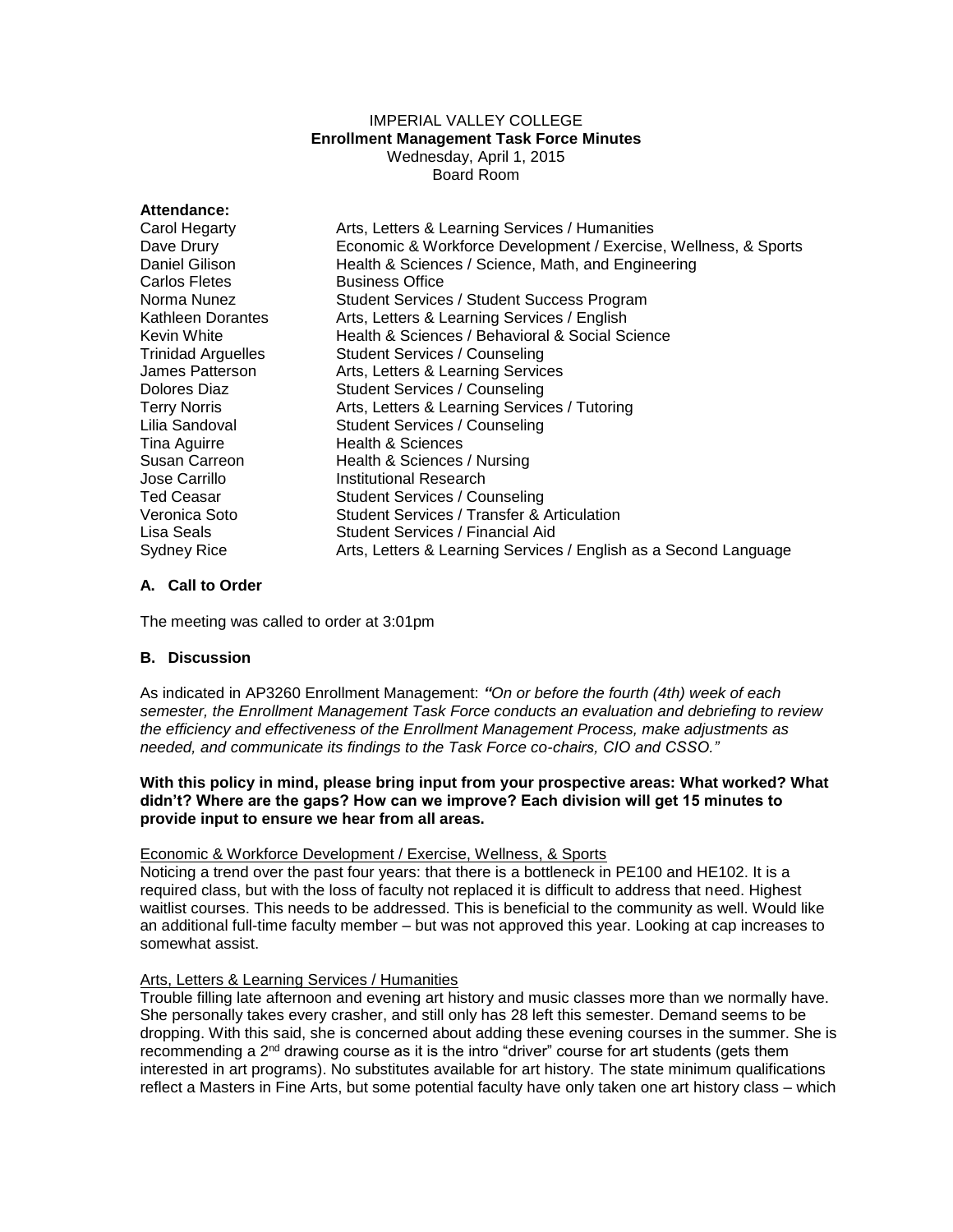she feels is not enough to teach or sub for Art History. Dr. Nick recommended she talk to the equivalency committee on this issue.

## Health & Sciences / Science, Math, and Engineering

The core courses have been filling to the brim as normal. Thanked administration for hiring CHEM, BIOL, and the 2 MATH positions. That being said they did still see a hit to the ENVS courses. The course did have a cap increase from 30 to 35. Not sure if this is a one-semester issue. Low enrollment issue also experienced in PHSC and PYSC courses.

The department has been willing to offer as many BIOL and CHEM that faculty are willing to teach in the summer term. He knows there is high demand for them.

#### Student Services / Student Success Program

The outreach specialists are at the high schools right now. The applications for IVC are being completed earlier this year as a result. IVC is also now accepting EAP. Students who want to take it the Accuplacer exam can take it, but it is no longer mandatory to attend IVC.

#### Health & Sciences / Behavioral & Social Science

Last year we started the In-and-Out program. That program worked well and is going to be expanded. Alcohol and Drug Studies have three 1-unit courses that are "feeder" courses that have been struggling – so the department is discussion the possibility of converting these courses into one 3-unit course to see if this boosts enrollment.

Geography is working on developing online and hybrid courses to grow the program.

Sociology is talking about increasing class caps from 35 to 40.

Concern also shared about issues with the equivalency process. An instructor was initially approved as meeting minimum qualifications, but then was later told she was denied by equivalency. This issue took a long time to resolve and needs to be addressed. It was shared that the challenge with equivalency is that the "experts" in the area are not always the "experts". It was agreed there are a lot of "gray" areas with equivalency.

## Student Services / Counseling

When it comes to efficiency and effectiveness it was shared that we need to do more collaboration. Collaboration is what will bridge the gap that this college is experiencing now. Student services feels that they did not have enough involvement in the 2014-15 year. Feels counseling input is important, and without it enrollment management failed this time around. Dr. Nick shared that he does support increased collaboration between both areas, but many times student services is invited to meetings for input, and either no one attends or input is not provided. He requested that everyone to please attend these meetings and provide input. He is happy to see the participation going on now.

#### Student Services / Counseling

Meets with students directly. The need she is seeing is SOC102, more BIOL100, and CHEM100 for summer.

## Student Services / Transfer & Articulation

There are a lot of evening students out there even if the data doesn't support it. We may have cancelled low enrolled evening courses too early in past semesters. The evening music class in the summer is needed. IVUP used to take classes together (triple cap), now they take it on their own with more choices – and MUS is one of them. Getting into BIOL is still extremely difficult.

## Student Services / Counseling

For the summer she would like to see more BIOL and CHEM courses. She had students turned away from the nursing program. She loves that DegreeWorks shows the times the courses are being offered for the next year. Also asked we if can offer SOC102, PSY202 in summer.

## Health & Sciences / Nursing

Lost almost half of nursing faculty so will be juggling the fall schedule. The BIOL courses have always been a big issue for nursing. The "good" student has to go through 5 semesters to apply. It impacts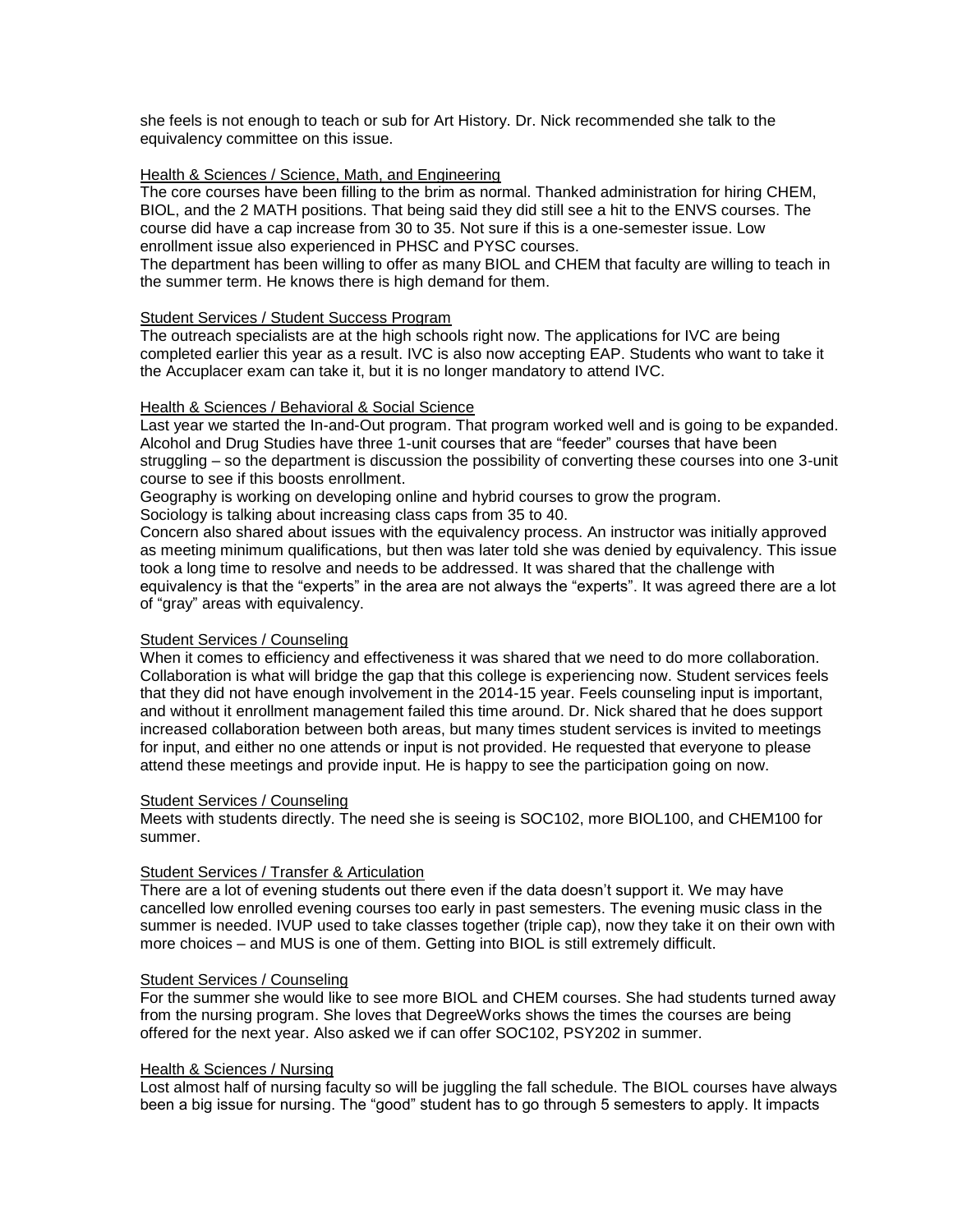their financial aid, time it takes to complete, etc. We are supposed to get our total units to 72 to keep our nursing accreditation. To do this we will need to reduce prerequisite requirements to make this happen. We have had complaints from the community that it takes too long to get into the program due to these prerequisite courses and the bottleneck issue in BIOL.

#### Student Services / Financial Aid

A lot of schools have been cited for paying for students that are in programs they are not in (example: nursing) – until they are admitted into the program. The state is also working towards only paying students for units required to complete the major.

As far as short-term classes, previously IVC had instituted a "freeze" rate in financial aid – which meant students that enrolled in courses later could not use those units towards their financial aid. In light of the increased short-term offerings this process will change.

# Arts, Letters & Learning Services / English

For the English department things went well. They had two hybrid classes this semester (ENGL110). Unfortunately they were slow to fill. Reducing to one section in the fall. Reading has been cut as a requirement, and because of this the demand for reading courses has dropped dramatically. A reading task force has been created to address this concern.

#### Dean of Health & Sciences

Wanted to point out that data was used to develop the schedule of courses for 14-15 and 15-16; however, this spring 2015 semester we have seen some odd things happen. We cancelled courses we do not normally need to cancel. Counselors see 1-5 students with an issue – how does that equate? How can we determine this? Short-term classes...they could work, and are popular elsewhere, so why aren't they here? The key is marketing.

#### Dean of Arts, Letters & Learning Services

As far as Music classes in the evening, he has been brought this request for a few semesters, along with requests for evening sections of SPAN220. He added evening sections of these courses based on these requests, and both did not do well (one was cancelled). He will try to reduce day or afternoon courses in Fall 2015 and see if this improves the enrollment for the evening courses. As far as short-term classes, they have not been successful because they do not have a coordinated master plan. If we have a short term pathway this would work.

#### Institutional Research

They did a campus climate survey and are in the process of analyzing the data. About 800 students responded. Concern was expressed about the outside population – he said he does a separate survey for those students.

It was suggested that after the registration period is over a survey should be provided to the students on the registration process – did they get the classes they wanted? Suggestion was made to add this survey link to WebSTAR so they can take it right after registering. Jose indicated he would look into it.

## Arts, Letters & Learning Services / Tutoring

As a response entity learning services doesn't have impact on enrollment, but are impacted by enrollment.

## Vice President of Academic Services

We need more faculty to develop online courses. Take the training that is available to be able to teach online courses. This will also appeal to veterans.

What may help us with our low fill rates is to not offer too many sections of the same course to start with, rolling out only a few at a time, and adding more as they fill.

#### Short-Term Class Discussion

The comment was made that sometimes IVC has added short-term classes as a patch to make up lost FTES. The question was then asked if these short-term classes did any better (or worse) than those in the published schedule? No one present could answer immediately. Dr. Nick shared that if a